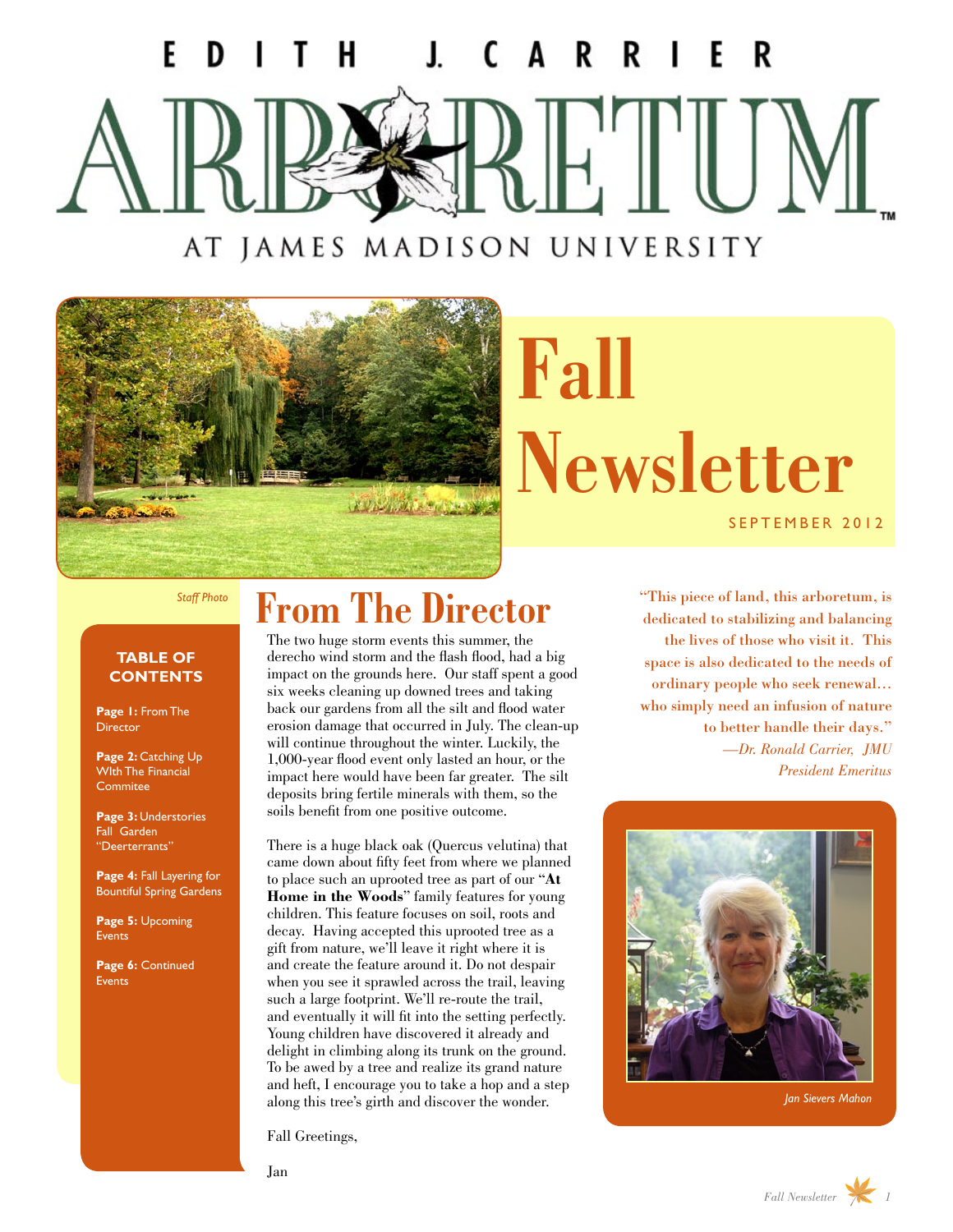### CATCHING UP WITH THE

# **Finance Committee**

*The EJC Arboretum Finance Committee members include Dr. Ronald E. Carrier, Jan Sievers Mahon, Towana Moore, Weston Hatfild* 



*design concepts*

The Finance Committee has been involved in a new project in the EJC Arboretum this summer.

• A water feature on the Ernst Tree Terrace in honor of James Madison University President Emeritus Dr. Ronald E. Carrier's 80th birthday is being funded by gifts from Dr. Carrier's friends, family and JMU. Happy Birthday Dr. Carrier!

• The JMU Development Staff has been working steadily all summer raising the funds in hopes of beginning construction this fall. This gift recognizes Dr. Carrier's legacy of change at James Madison University and offers an additional draw of beauty and calm when visiting the Ernst Tree Terrace in the EJC Arboretum.

• Contributions may be made online at [www.jmu.edu/](www.jmu.edu/development) [development](www.jmu.edu/development) (click on "give now") or checks may be mailed to: JMU Development Office, 2002 Alumni Dr., Harrisonburg, VA 22807. (Write "Carrier Birthday Gift" or "Arboretum Water Feature" in the memo.)

Existing Conditions

*Fall Newsletter 2*

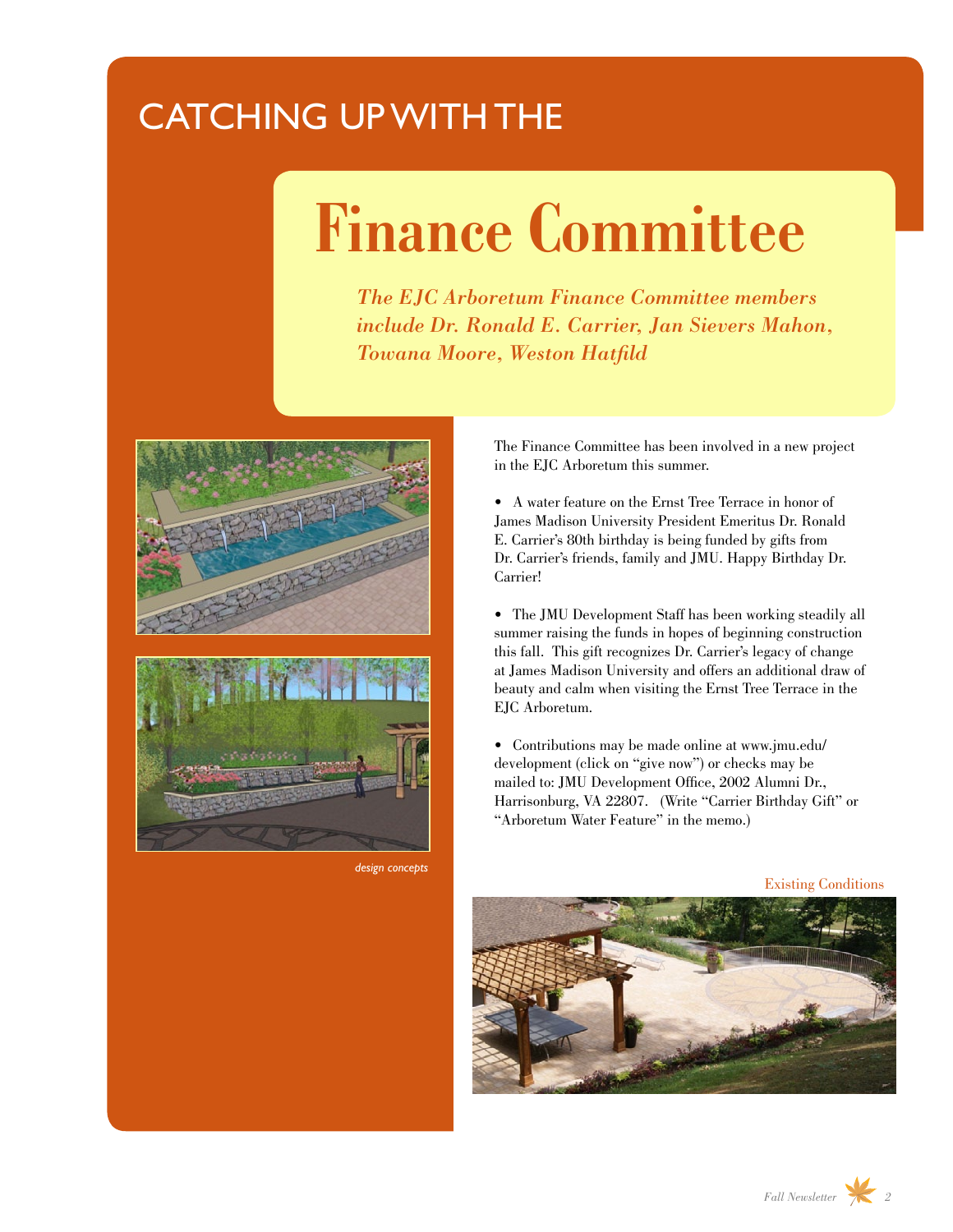#### **UNDERSTORIES**

### **Fall Garden "Deerterrents"**

Oh, dear. Deer! Yes, the arboretum has them too. Deterring them is challenging when deer gather into fall herds and are on the move. Inevitably deer wreak havoc and turn carefully-tended landscapes into deer buffets. Deterrents that work in the spring and summer may not help when fall herds come through. Even if each deer only nibbles a taste, and even when nibbling is on 'deer-proof plants," a heard in the garden means your prize plants are goners! With shrinking natural feed sources, deer turn to nature's Plan B, your garden! How do savvy gardeners keep these rutting garden-consumers away, when casual management isn't an option… or for gardeners who don't dine on venison, have no hunting license, and won't hang antlers on a wall? One natural and safe repellant, notably effective and long lasting is Plantskydd, in liquid, powder, or granules, endorsed by Peter Derano,

author of Creating a Deer and Rabbit Proof Garden. Physical barriers and scare tactics can help… if high price tags are OK. Fences high enough to keep deer out need to be 8-10 feet! And scare devices like

motion sensor sprinklers can shock a gardener who forgets they're there as often as the deer! Motion sensitive ultrasonic alarms can be heard by the deer and scare them away, but make pet dogs uncomfortable too waking homeowners with undesirable middle of the night barking.

Rotating and combining home-spun methods can help. Organic gardeners may select a "green screen," a strung line tied with dangling hotel-size bars of soap, or bags cut from nylon stockings of human hair from the salon, or a product like Morganite, a safe, treated



sewage-sludge fertilizer. Some gardeners mount just a low-strung fishing line, which unseen, deer walk into and then startle away. Deer are afraid of change, but moving gran's lawn chair around may only work a few times. Gardeners who keep active dogs, or field breeds in their yards report having little or no deer problems, often with humorous comments about the deer problems their neighbors have!

**[\(Read more on garden deer](#page-6-0)  [deterrents here\)](#page-6-0)**

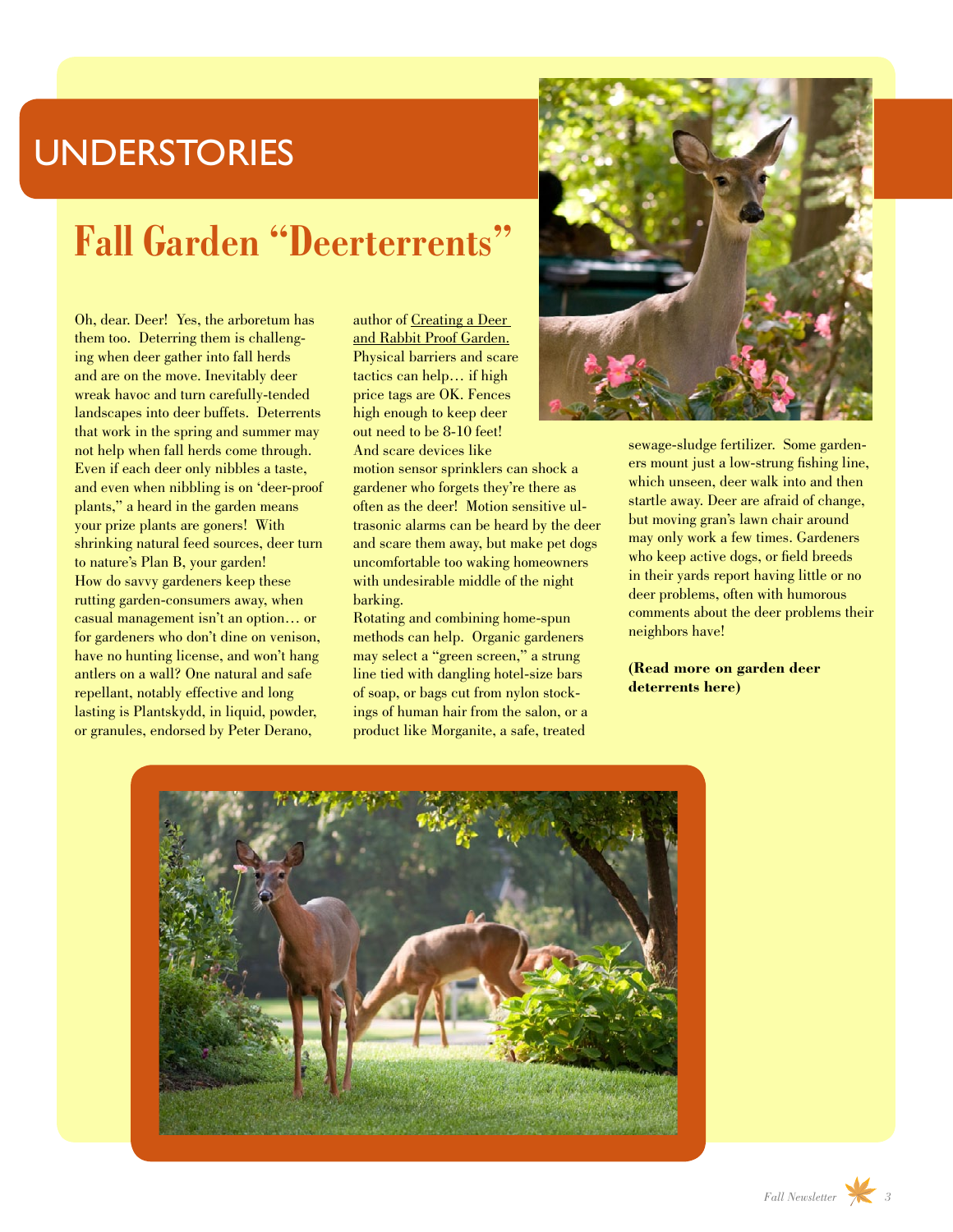#### JAN SIEVERS MAHON

## **Fall Layering for Bountiful Spring Flowers**

*For easy floral masterpieces next spring try creating lasagna gardens in your containers this season. You can use more of the planting space inside the pot by layering your bulbs at different heights.*

Use large containers, at least 12-14'' and taller. The larger the container, the better the protection from freezing. Use a good potting soil with good aeration and a thin drain layer at the bottom (broken pots shards or gravel). Start by filling the container one-third full of potting soil, or if it's a very large pot then fill until you have 10-12" of space to the rim. Larger bulbs go on the bottom and later blooming bulbs (tulips or giant flowering onions) are the bottom-most layer. Use at least 5-6 bulbs for each layer, and the bigger the container the more bulbs you will need. Bulbs can sit very close together so, for a good show, lay out 10-12 bulbs or more of each variety. Cover with 2-3" of potting soil and prepare your next layer; daffodils are a good choice. Cover with another layer of 2-3" of potting soil and prepare the top layer of bulbs such as dwarf iris, winter aconite, muscari or crocus; you may even have room to mix this layer with a variety of early bloomers. Cover with another layer of potting soil, leaving 3" of soil at the top. For a spring-blooming show-stopper add annuals such as pansies, sedums or dianthus on top (use small plants so that you don't dig into your layers), or just cover with mulch and, if room, add a layer of leaves for cold protection.

If your porch, deck or patio is exposed to strong winds or extremes you may want to bring pots closer to your house and to each other for added protection. Straw is always a good insulator if you know that your winter exposures are often below 15-20 degrees Fahrenheit.

Use the lasagna garden technique for your bulbs in the fall and expect a springtime marathon of flowers.

Recommended bulbs for deer resistance: Daffodils, Galanthus, Leucojum, Alliums, Eranthis, Muscari, Hyacinthus, Fritillaria, Colchicums, Scilla, and Chionodoxa.

**[\(Read more on bulbs and deer here\)](#page-6-0)**



*[http://www.dailypress.com/features/family/home-garden/](http://www.dailypress.com/features/family/home-garden/dp-bulb-pg,0,267092.photogallery) [dp-bulb-pg,0,267092.photogallery](http://www.dailypress.com/features/family/home-garden/dp-bulb-pg,0,267092.photogallery)*

#### *The EJC Arboretum offers a full variety of bulbs for sale at our Fall Plant & Bulb Sales:*

At the EJC Arboretum (Frances Plecker Education Center) Fri. & Sat., Sept. 28 & 29, 9 a.m.-3 p.m. Fri. & Sat., Oct. 5 & 6, 9 a.m.-3 p.m. (bulbs only) Sun, Oct. 7, 9 a.m.-2 p.m. (bulbs only) At Godwin Field (near Bridgeforth Stadium, convenient for those attending the Family Weekend football game and festivities) Sat., Oct. 6, 10 a.m. -2 p.m. (bulbs only)

*Fall Newsletter 4*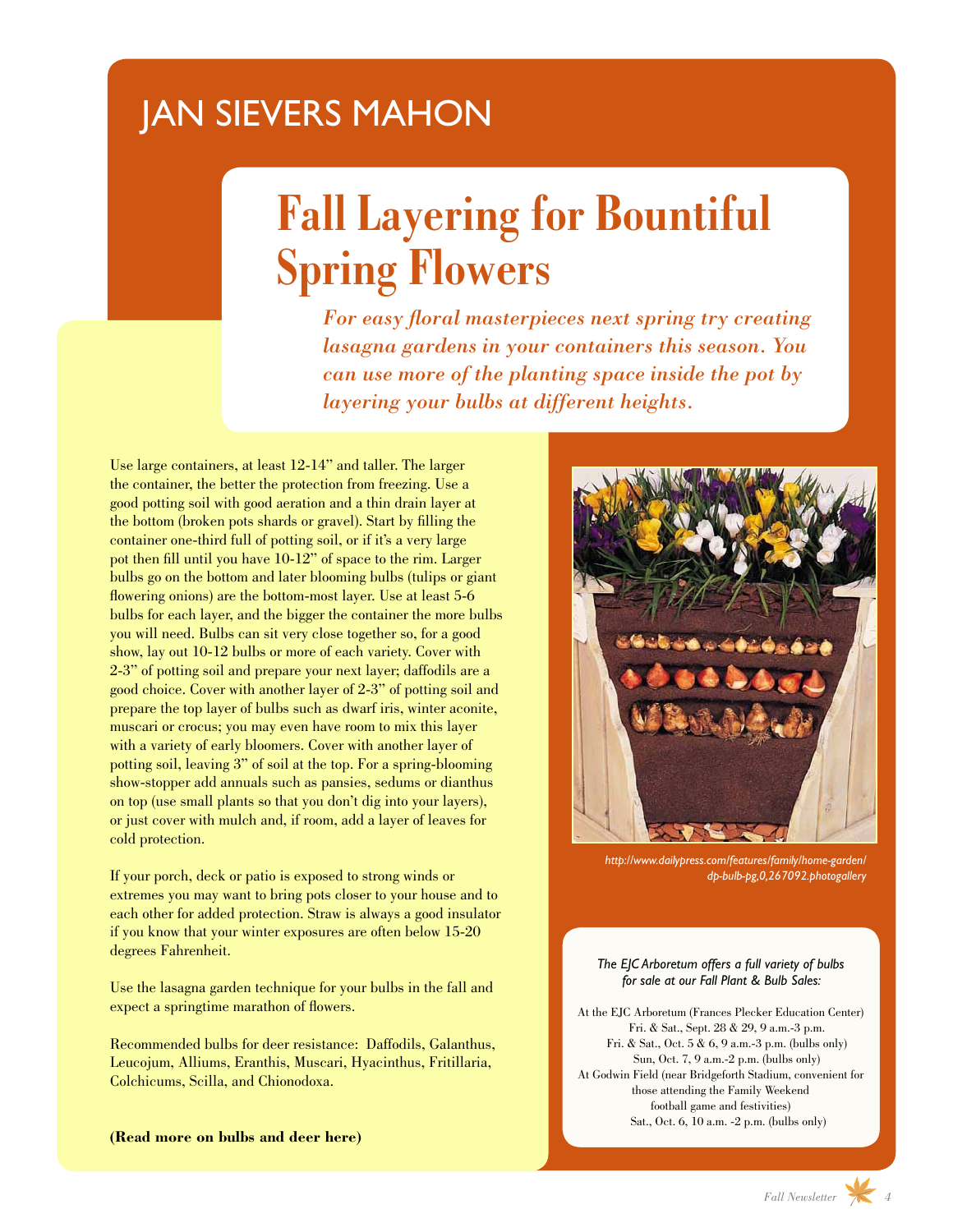#### UPCOMING EVENTS

For more information or to make reservations for events, go to the **[EJC](http://www.jmu.edu/arboretum)  [Arboretum website](http://www.jmu.edu/arboretum)** (www.jmu.edu/ arboretum) or contact us at 540- 568-3194. Note that within selected calendar items there is a link to more information and to the registration page for the event. Also, a complete listing of all events scheduled for the next 12 months can be found at the website's **[Calendar of Events](http://www.jmu.edu/arboretum/calendar-of-events.shtml)**.

**• Monthly Art Exhibits:** \*FPEC during weekday business hours. FREE. Sept.: Watercolors by Janet Cardwell. October: Local Young Children's Art. Leena Keefer will display work of young art students. November and December: Artist to be announced.

**• Beginning Sept. 10 until Oct. 8: Online Bulb Sale Order** online at <jmu.edu/arboretum>and pick up in the \*FPEC.

**• Sept. 22: Monarch Migration Tagging Workshop** 10 a.m.-noon in the Pavilion, with Linda Marchman, educator and butterfly farm owner. Enjoy a lecture and various activities (age 7 to adult), along with tagging and releasing Monarch butterflies to start their seasonal migration. (Also available as a class field trip.) Fee is \$20 and online registration is needed. For more details, call (540) 568-3194.

**• Sept. 28-29: Fall Plant Sale** 9:00 a.m.-3:00 p.m. at the \*FPEC. Shop a huge inventory of Virginia Native wildflowers and cultivar perennials, shrubs and trees, and spring bulbs just in time for the cooler temperatures of the fall planting season.

**• Oct. 9, 16 and 23: Bonsai Workshop** Noon-1:00 p.m. each session, in the \*FPEC. Create a 'wee tree' to enjoy at your home or office at a workshop with EJC Arboretum Grounds Manager and Bonsai Master Mike Hott. \$35 fee covers three sessions, and online registration is available. (For Returning Bonsai Students, sign up for just the final session, for review with the Master of bonsai, registration only \$12).

**• Oct. 5: Private Nursery Shopping Appointments** 10:00 a.m.-1:00 p.m. Shop the growing season closeout plant, shrub and tree inventory at the EJC Arboretum. Call 540-568- 3194 to reserve a half-hour appointment.

**• Oct. 5-7: Fall Bulb Sale** 9:00 a.m.-3:00 p.m. on Oct. 5-6; 9:00 a.m.- 2:00 p.m. on Oct. 7. Choose beautiful and rare bulbs to plant in home or business landscapes. Indoors at the \*FPEC. (JMU Family Weekend visitors may also purchase bulbs from 10:00 a.m.-2:00 p.m. on Oct. 6 at Godwin Field.)





**• Oct. 16, 17 and 18: Fall Children's Art Workshop** 4:00 p.m.- 6:00 p.m. in the \*FPEC. Children will study and create botanical drawings of leaves, their forms and colors, and berries found within the EJC Arboretum, as well as plant identification. \$35 charge includes materials. Registration required: email turnbugl@jmu.edu or call 540-568-3914.

**• Oct. 20: Remarkable Trees Field Trip** led by the Arboretum Director. Departing from Town Hall in Elkton, VA at 8:30 am, and returning around 5:00 pm, a guided tour of the state champion Chinquapin and Bur Oaks of Elkton, continuing over the Blue Ridge Mountains in full fall color to the Fredericksburg area to see the ancient and gnarled Catalpas of Chatham Manor, a Civil War hospital site where over 10,000 wounded were given care. And finally, see the historic Brompton Oak on the campus of Mary Washington University, a tree that witnessed and withstood the first and second battles of Fredericksburg. Field trip fee \$20 includes transportation. Visit [jmu.edu/](http://www.jmu.edu/arboretum/) [arboretum](http://www.jmu.edu/arboretum/) September 20, to register online.

\*FPEC is the Frances Plecker Education Center, found on the grounds of the Edith J. Carrier Arboretum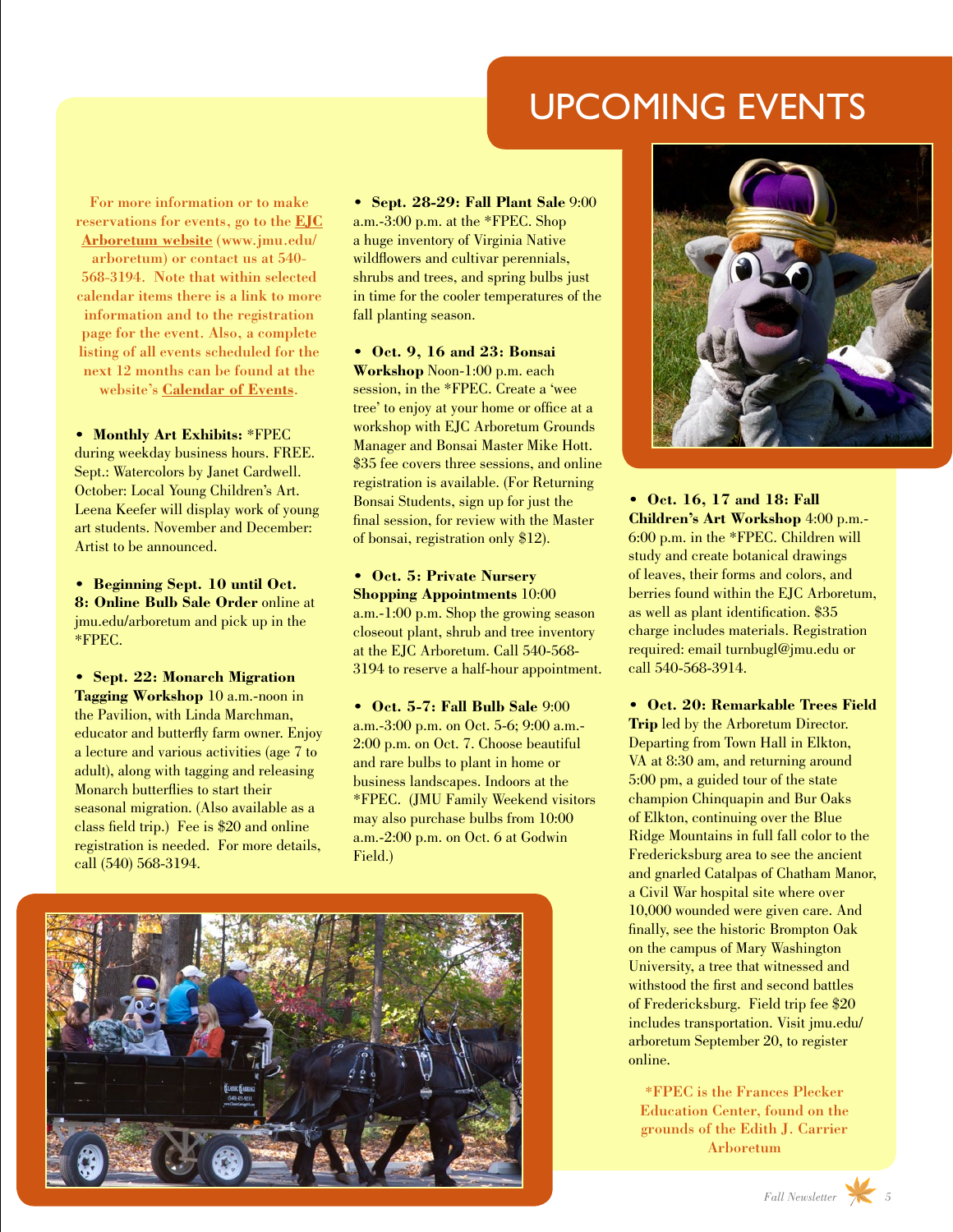#### CONTINUED EVENTS



\*FPEC is the Frances Plecker Education Center, found on the grounds of the Edith J. Carrier Arboretum at 780 University Boulevard, Harrisonburg, VA 22807



**• Oct. 20: Children's Harvest Festival** 1:00 p.m.-5:00 p.m. Dance exhibitions and lessons, crafts, singers, musical instrument performance and demonstrations, story time, trails tours, snacks, seed-collecting trail activity with Duke Dog and Gus Bus story time offered at this free fall children's festival. For elementary-age children and younger. Horse-drawn wagon rides are available for the whole family with ticket purchase. More details posted online on Sept. 20. FREE; no registration required.

**• Oct. 27: Fall Color and Homecoming Carriage Rides** 12:00 p.m.-4:00 p.m. in the EJC Arboretum. Enjoy a horse-drawn carriage through the autumn colors of the EJC Arboretum.\$10 per adult, \$7 per child, \$58 for private carriage. (Carriages seat 6 adults.). Advance reservations required: email turnbugl@jmu.edu or call 540-568-3914.

**• November: Festive Holiday Plants and Evergreens Decor Online Sale** date TBA at [jmu.edu/](http://www.jmu.edu/arboretum/) [arboretum\]](http://www.jmu.edu/arboretum/) Bring the beauty of fresh blooming holiday plants and the scent of evergreens into your home for the holidays. The EJC Arboretum offers locally grown, high-quality plants.

**• Dec. 5: Evergreens Holiday Décor Workshop** Noon-1:30 p.m. Create a versatile holiday décor piece, a mantle topiary, that can be used to beautify any holiday home or business with style and fragrance, under the guidance of a floral expert, Abby Long from Blakemore's Florist. Register at (540) 568-3194, late fall when event posts on EJC Arboretum website. Event registration opens online on Nov. 5.

**• Dec. 8: Moonlight Holiday and Winter Commencement Carriage Rides** 1:00 p.m.-8:00 p.m. Enjoy a horse-drawn holiday carriage ride during the daytime or under the moonlight. Horse teams are harnessed in jingle bells for this festive holiday celebration. For the cost of a movie ticket, create a holiday memory of a lifetime! Browse the EJC Arboretum website beginning Nov. 8 for cost and reservation information.

**• Dec. 21-31: Winter Holiday** EJC Arboretum offices close at noon on Dec. 21, to reopen on Jan. 2, 2013.

• The EIC Arboretum was voted the "Best Place to Relax" and "Best Place to Propose" in the annual ready survey by the Harrisonburg Daily News-Record.